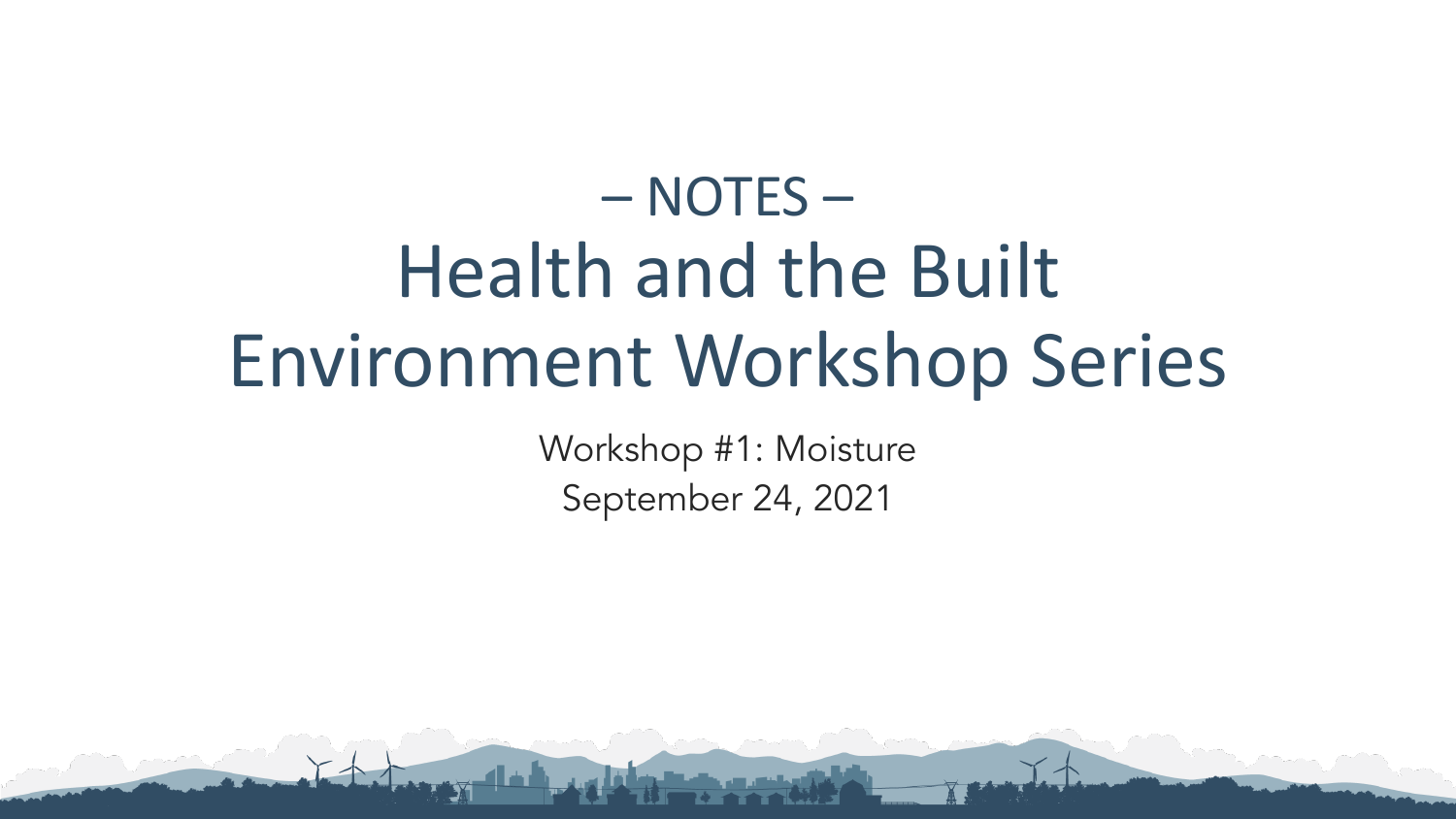### Participants

| <b>NAME</b>          | <b>EMAIL</b>                          |
|----------------------|---------------------------------------|
| Aara'L Yarber        | auy57@psu.edu                         |
| Daniel Vecellio      | djv5030@psu.edu                       |
| David Conroy         | conroy@psu.edu                        |
| <b>Emily Kuhns</b>   | eah193@psu.edu                        |
| <b>Esther Obonyo</b> | eao4@psu.edu                          |
| Greg Jenkins         | gsj1@psu.edu                          |
| Ismaila Diallo       | idiallo@psu.edu                       |
| Jennifer Moss        | jmoss1@pennstatehealth.psu.edu        |
| Jessica Pugel        | jessica_pugel@research2policy.org     |
| Katherine Chan       | kvc5765@psu.edu                       |
| Ken Davis            | kjd10@psu.edu                         |
| Kristin Sznajder     | kek157@psu.edu                        |
| Lara Fowler          | lbf10@psu.edu                         |
| Laurie Crawford      | lcrawford4@pennstatehealth.psu.edu    |
| Natasha Miles        | nmiles@psu.edu                        |
| Norman Anderson      | andersonenvironmentalhealth@gmail.com |
| Nuria Casquero       | nuriacm@lbl.gov                       |
| Omrana Pasha         | opasha@pennstatehealth.psu.edu        |
| Pamela Borowski      | pab48@psu.edu                         |
| Rebecca Bascom       | rbascom@pennstatehealth.psu.edu       |
| Sandra Allain        | sjallain@psu.edu                      |
| Sarah Klinetob Lowe  | sek175@psu.edu                        |
| Saurabh Basu         | sxb514@psu.edu                        |
| <b>Tom Richard</b>   | tlr20@psu.edu                         |
| Wen-Jan Tuan         | wtuan@pennstatehealth.psu.edu         |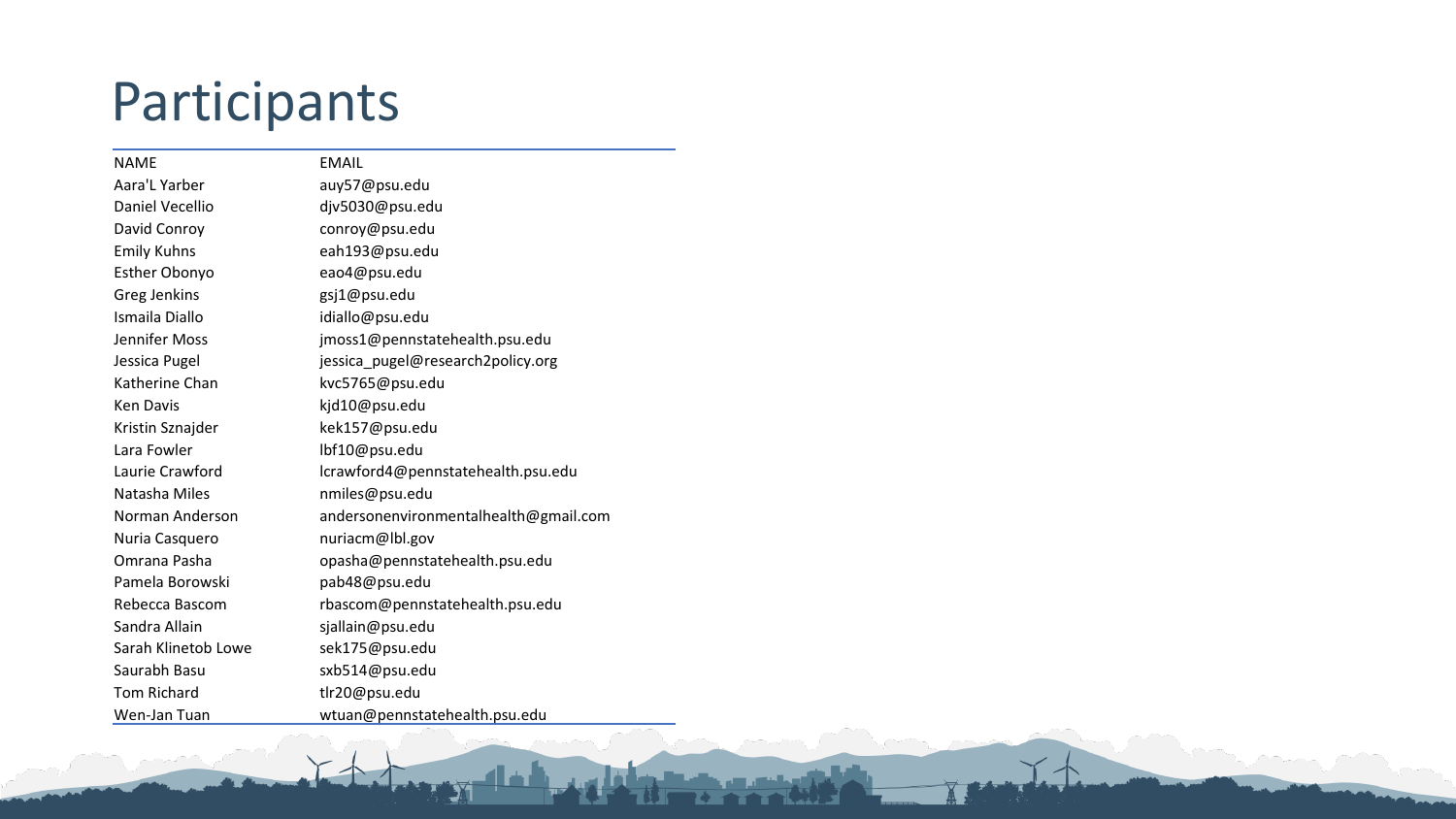### Moisture and the External Environment

Session Facilitator: Ken Davis Session Notetaker: Ken Davis

#### What are the main research questions in **moisture and the external environment** at the intersection of health and the built environment?

- Heat stress and the complications of relative humidity and wet bulb temperature.
- Flooding and flood prediction / prevention.
- Drought and water availability.
- (extremes of low humidity?)
- Water quality / pollution.
- Impacts of extreme high water in rivers and streams.
- Sea level rise and coastal areas.
- Climate / environmental justice facet…economic and racial forces can place people in dangerous environments (e.g. low lying areas / flooding / flood insurance / vicious cycle).
- EJ/CJ relationship to flood risk and perhaps RH hazard.
- Need for high resolution and high fidelity predictions and re-analyses. Need to quantify, verify, test our skills and evaluate usefulness relative to health needs, in the urban environment in particular. (hydrological, meteorological)
- Communication of environmental risks.
- Connection of extreme moisture to molds, mosquitos and other environmental secondary pollutants?
- What is the impact of the built environment on the atmospheric environment? Evapotranspiration is limited by impervious surfaces, and so is runoff.

What expertise exists at Penn State in **moisture and the external environment**?

- Climate science expertise. Numerical modeling, prediction, dynamics, process understanding, observations. Ice, air, etc.
- Forecasting. Including precipitation. Short to medium to long term.
- Urban meteorology, air quality.
- Urban hydrology. Storm water experts.
- Water quality experts.
- Sea level rise forecasting and management.
- Flood forecasting.

- NSF
- DoE
- NASA
- NOAA
- (USDA)
- EPA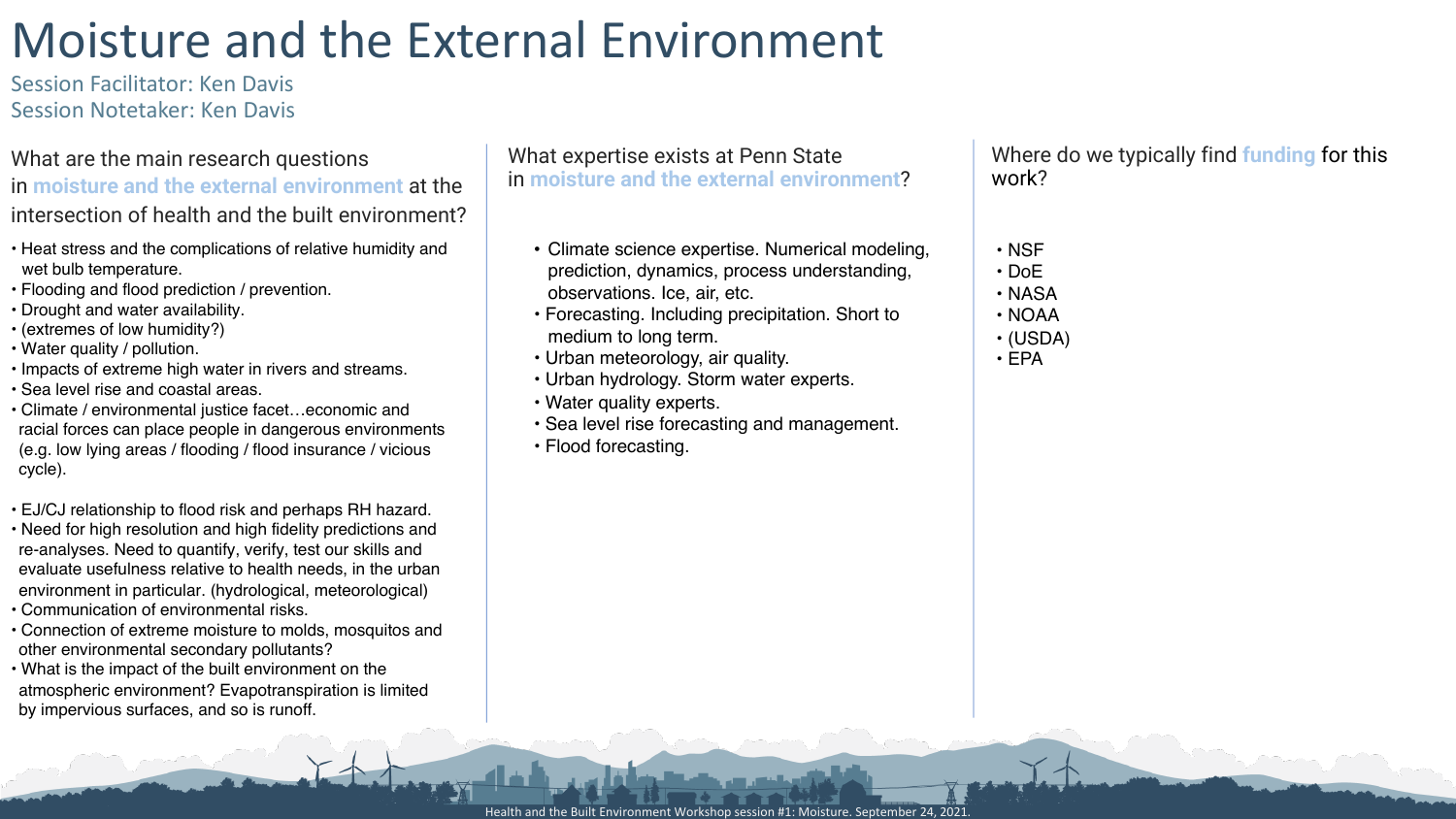### Moisture in the Built Environment

Session Facilitators: Esther Obonyo and Nuria Casquero-Modrego Session Notetaker: Sarah Klinetob Lowe

#### What are the main research questions in **moisture and the built environment** at the intersection of health and the built environment?

- **Increased moisture** -- Extreme weather/climate change (floods, heavy rains) will affect moisture in homes (humidity problems) and will increase moisture & health problems
- **Building codes & energy performance**  moisture problems due to higher insulation / tighter air sealing
	- **New construction** (building codes)
	- **Existing construction** (deep energy retrofits)
- **IAQ/PM2.5 outdoors** time of day/season of year, have found it's higher at night; therefore if cooling at night, bringing in more PM2.5
- **Mass timber / wood**  moisture vulnerability esp. with flooding/extreme weather, lack of mold surveillance systems; DIY remediation esp. with vulnerable populations
- **Houses w.r.t. mold/moisture**
- **Public health / indicators for mold** legal issues, how to detect underlying moisture problems
- **Building as a system**  ventilation / air tightness / interrelated – how connected to health, meaningful metrics
- **Mold remediation services --** good treatment of mold over long periods, construction research needs to improve
- **Diagnoses** -- With our knowledge, we can help the medical professions to diagnose, we know what the particles are, with a more direct relationship we'll be able make better diagnoses

What expertise exists at Penn State in **moisture and the built environment**?

- **Pennsylvania Housing Research Center**
- **Architectural Engineering**
	- Building Science heat, air, moisture
- **Industrial Engineering**  how to identify quality of materials within the house, factory; evaluation of materials using smart phone technology; app development around material qualities
- **Meteorology** -- Modeling tools with GHG, apply to air pollution, e.g., PM2.5;
- **Climate change research** -- dynamics of changing weather
- **Occupational health literature**  environmental conditions that can connect to clinical models
- **GIS / risk analysis**
- **Architecture** 
	- Hamer Center for Community Design

- **EPA**
- **DOE**
- **NIH**
- **NSF**
- **Environmental Defense Fund (EDF)**
- **DOE – Weatherization (now starting to address moisture / health)**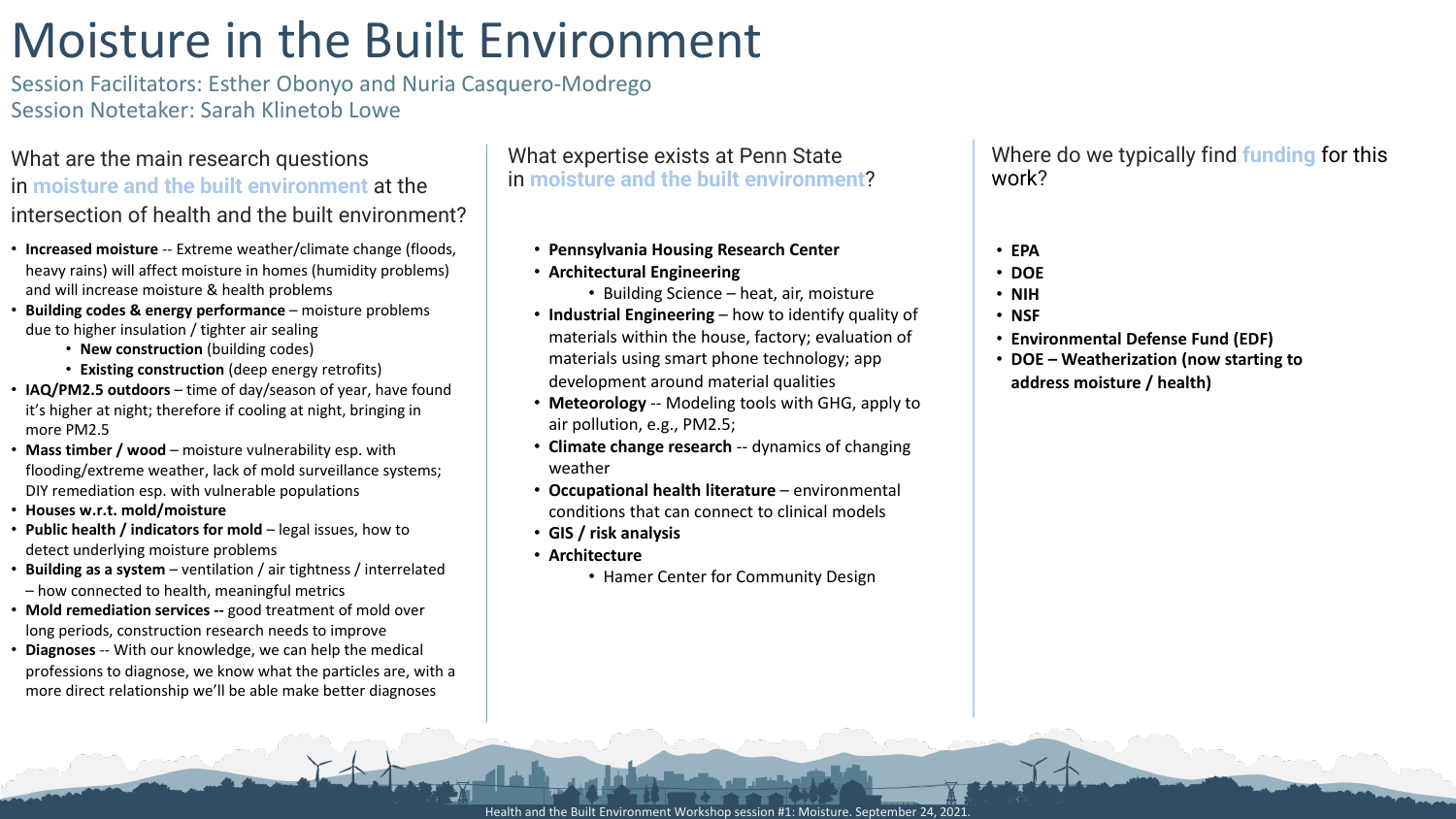### Moisture and Human Health

Session Facilitator: Becky Bascom Session Notetaker: Wen-Jan Tuan

#### What are the main research questions in **moisture and human health** at the intersection of health and the built environment?

- Can we utilize GIS and geospatial analysis for riskstratification purposes for moisture and human health?
- How do we measure the moisture effect and benefit of the remediation factors?
- What are the incidence and severity, and disease burden (childhood asthma, COPD). There are data cores for asthma in public health sciences.
- Is there moisture assessment tool (NIOSH dampness and Moisture Assessment tools)? Can moisture tools be adopted by residential environment?
- How does the moisture affect geographic disparities in the care outcome and overall health status of the population?
- If we put a prescription for people with severe asthma, will it be an effective way to improve health outcomes or reduce disease incidents? A prescription for environmental assessment and remediation.
- Can we predict the impact of climate change (e.g. moisture) on the occurrence and severity of the disease (e.g., asthma, cardiovascular events, depression, or drug use)?
- Are there differences in biomarkers between people living in damp areas and people not?
- What are the characteristics of the populations over time?

What expertise exists at Penn State in **moisture and human health**?

- Electronic health records and big data analytics
- TriNetX portal and raw data
- PaTH network, including EHRs at PSU, led by Wenke Hwang (analytics) and Cynthia Chung (clinician)
- PaTH is part of PCORNet that can be connected to other regional and national data sources.
- The division of allergy and immunology has a portfolio for the asthma population and disease conditions.
- There is a strong research core in family medicine, and other primary care specialties (e.g., GIM and general pediatrics).
- HHD knows a lot about working with people in their experience. There is a huge development from HHD.

- NIEHS
- NHLBI
- AHRQ (health services and quality improvement)?
- HRSA (training program for clinicians and medical students)?
- RWJ
- CMS or Insurance companies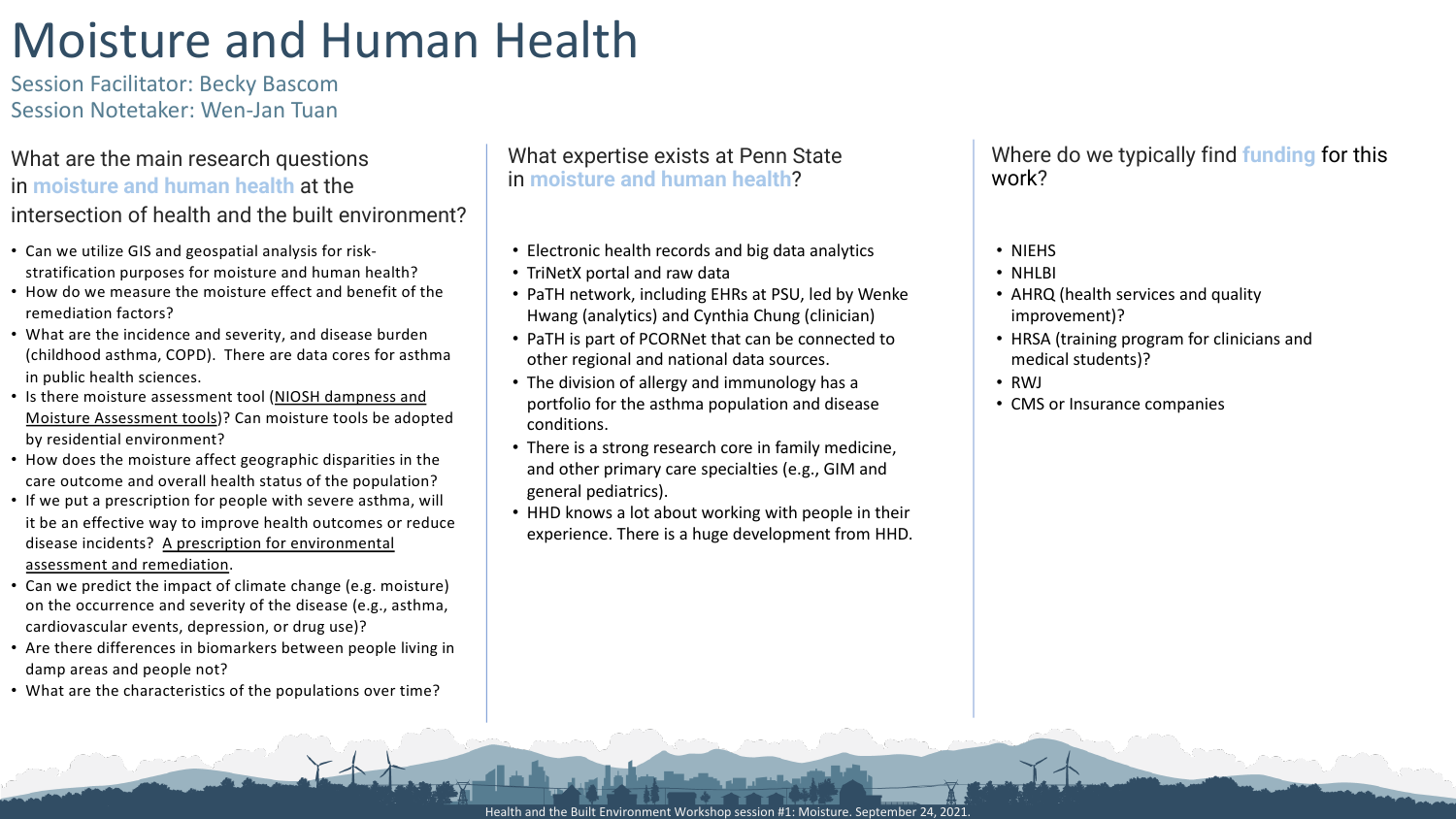### Moisture and Policy

Session Facilitators: Kristin Sznajder and Omrana Pasha Session Notetaker: Kristin Sznajder

#### What are the main research questions in **moisture and policy** at the intersection of health and the built environment?

- **Acute**: How to clean up, access utilities, facilities, healthcare, water/vector borne disease
- **Chronic**: Illness, quality of life, underemployment, impact on learning if schools are delayed to mold
- **Vulnerable Populations**: incarcerated populations, longterm care facilities
- **Infrastructure problems**: road infrastructure, building infrastructure, backyard wells
- **What populations are vulnerable to poor health outcomes associated with flooding in PA?**
- **Standards related to backyard wells do not exist – how to we work to develop appropriate regulations to improve human health?**
- **What is the correlation between hot spots with disease and water regulations?**
- Change in national flood insurance is going to occur next month – an increase in rates.
- Seeing more flooding in PA **what is our vulnerable housing stock and how does it related to the building code? – As we are seeing more flooding – what might it cost to retrofit PA?**
- **What are the policy implications of moving communities as a whole?**

#### What expertise exists at Penn State in **moisture and policy**?

- Law; Health Policy; Epidemiologic Methods; Specific Health Outcomes
- lots on flooding, drought, outdoor/indoor air quality (mold, particulates, etc.). Lot of people on water borne diseases.
- Specific projects: Penn State Initiative for Resilient Communities (focused on flooding); Water (in(security): focused on private wells/health impacts in PA; Advancing Resilience in Low Income Housing
- RPC has access to a searchable database of legislation and related governmental documents, which might be helpful in understanding existing policies

- FEMA/PEMA
- USDA
- DOE
- NIH
- NIEH
- NSF
- Center for Rural PA
- William T Grant
- Burroughs Wellcome Fund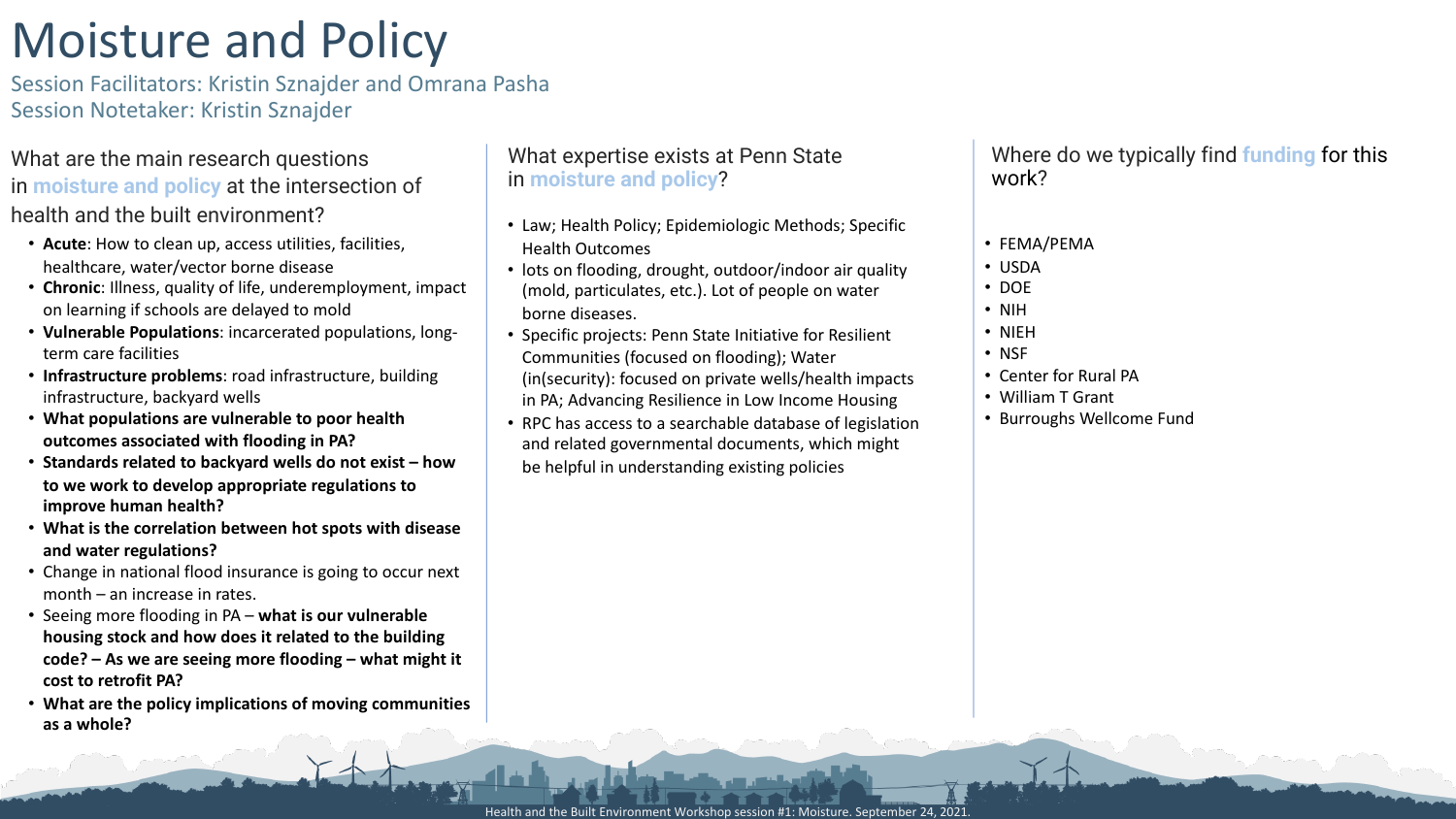# What 'rang a bell?'

Interdisciplinary topics, challenging research that could bring us together (at least some of us)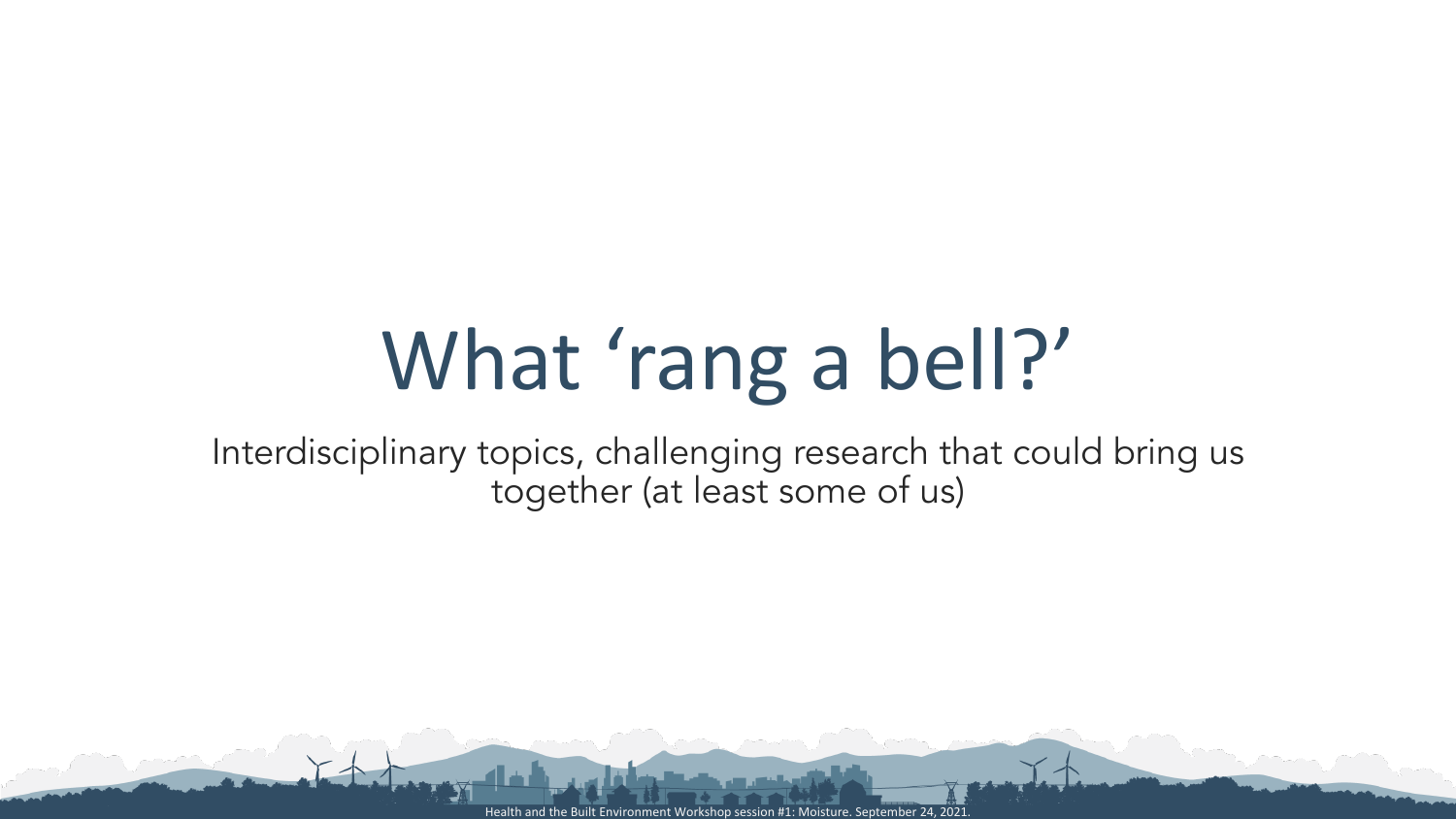- Link to CJ/EJ. Important for policy as well.
- AI and link to the health care system. Interpret environmental data for health.
- Local sensors for health…individual data collection.
- Community input, flood risk and prediction and link to policy.
- Make sure we connect the science to policy strong interest from funding sources.
- We have a diverse group together right now… let's build on that.
- Infrastructure links.
- Integration of environmental knowledge with the health care infrastructure…can we do this? How can we do this? This is an important challenge.
- Policy assessment by evaluation at the local level. What's useful and possible and feasible?
- PA as a case study. PA housing. Floods, mold, moisture, CJ/EJ, vulnerable populations. Health forecasts and diagnoses for local communities. Modify housing to be more resilient.
- Where are the hotspots to focus the PA case study? Where are folks the most vulnerable?
- What are the intersections with decarbonization and electrification? Holistic approaches to solutions / resiliency.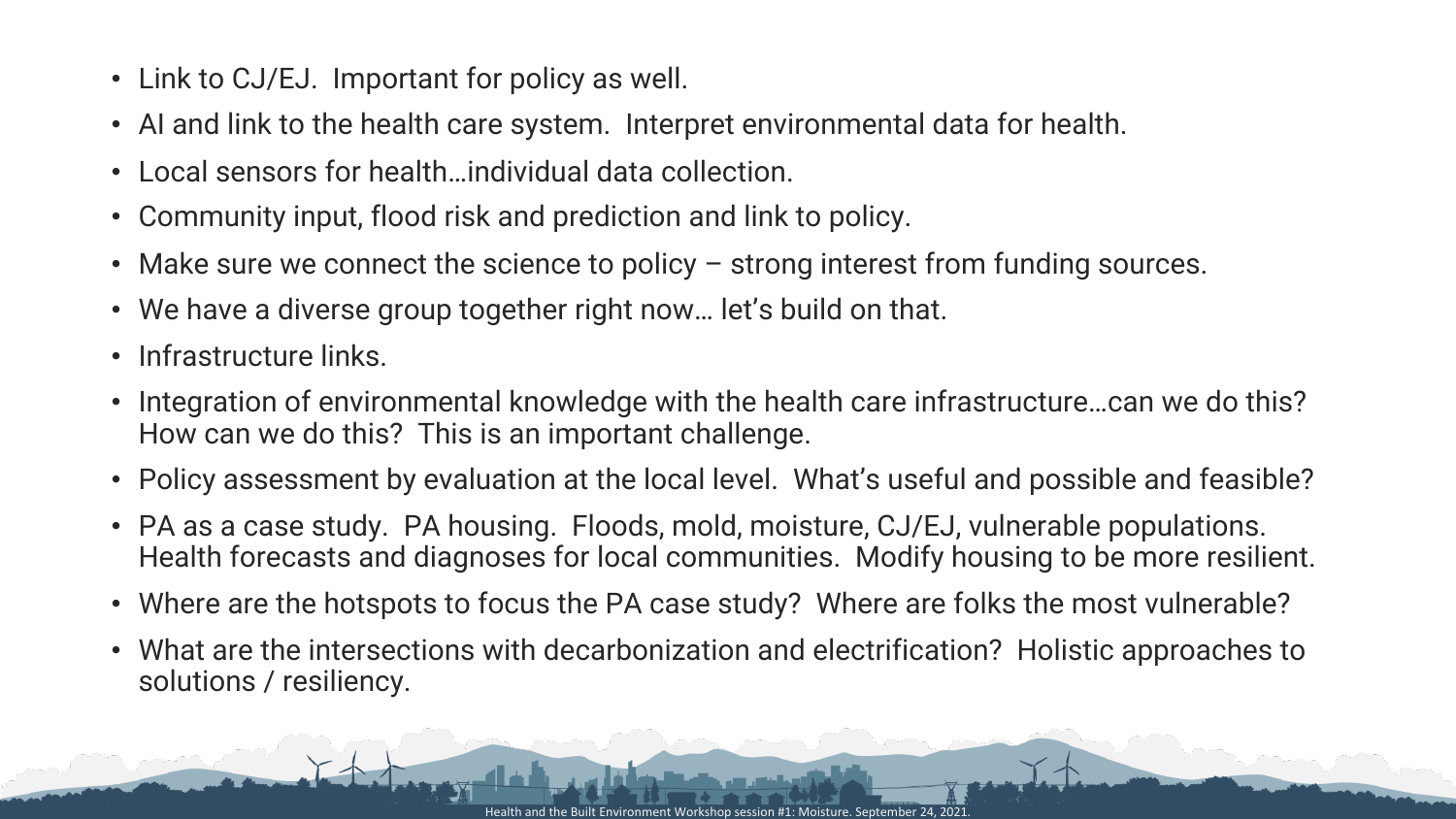- Tie the water extremes to health. How does the moisture connect causally to health problems? Moisture and…mold, insects, asthma…can we say, when health impacts occur, how moisture has contributed? Do we need mechanistic research here?
- How does the above intersect with vulnerable populations?
- Can we use mapping tools to communicate vulnerability assessments?
- Local case study is good…and connect to global. PA is relevant to the world, and PA can learn from the world.
- Air and water connection…community engaged research. We need to clarify what community engagement principles are that we should follow. Determining the methods of community engagement is a research topic.
- What about AI to help clinical decision making and clinical conversations.. to predict most vulnerable patients and what needs to be discussed with them -- could be tied with environmental rx
- Systems approach to solutions. Holistic solutions with attention to CJ/EJ. Get granular about health outcomes. Help Becky advise a patient in particular.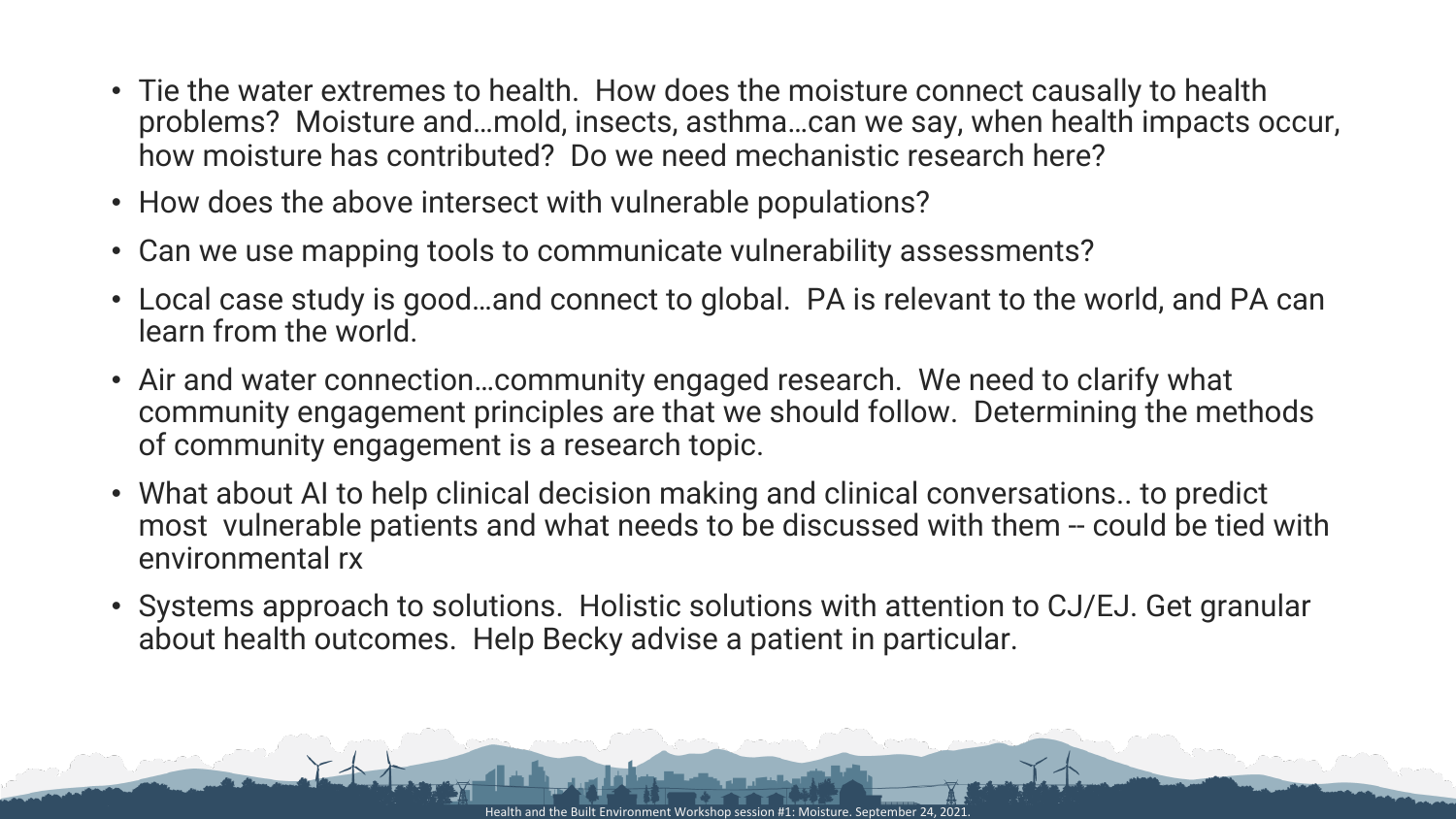- How is asthma impacted by water?
- How well does the dampness and moisture tool work? Should we be testing it?
- What about building conditions in rent vs. owned, rich vs. poor, developed vs. developing world?
- impact of outdoor on indoor water... research question?
- Could we write prescriptions for environmental remediation? at the ER or in the clinic?
- How will increased heat and humidity impact patients with poor cardiovascular health? Basic unknown?
- How much do our health scientists need high resolution, high quality environmental prediction?